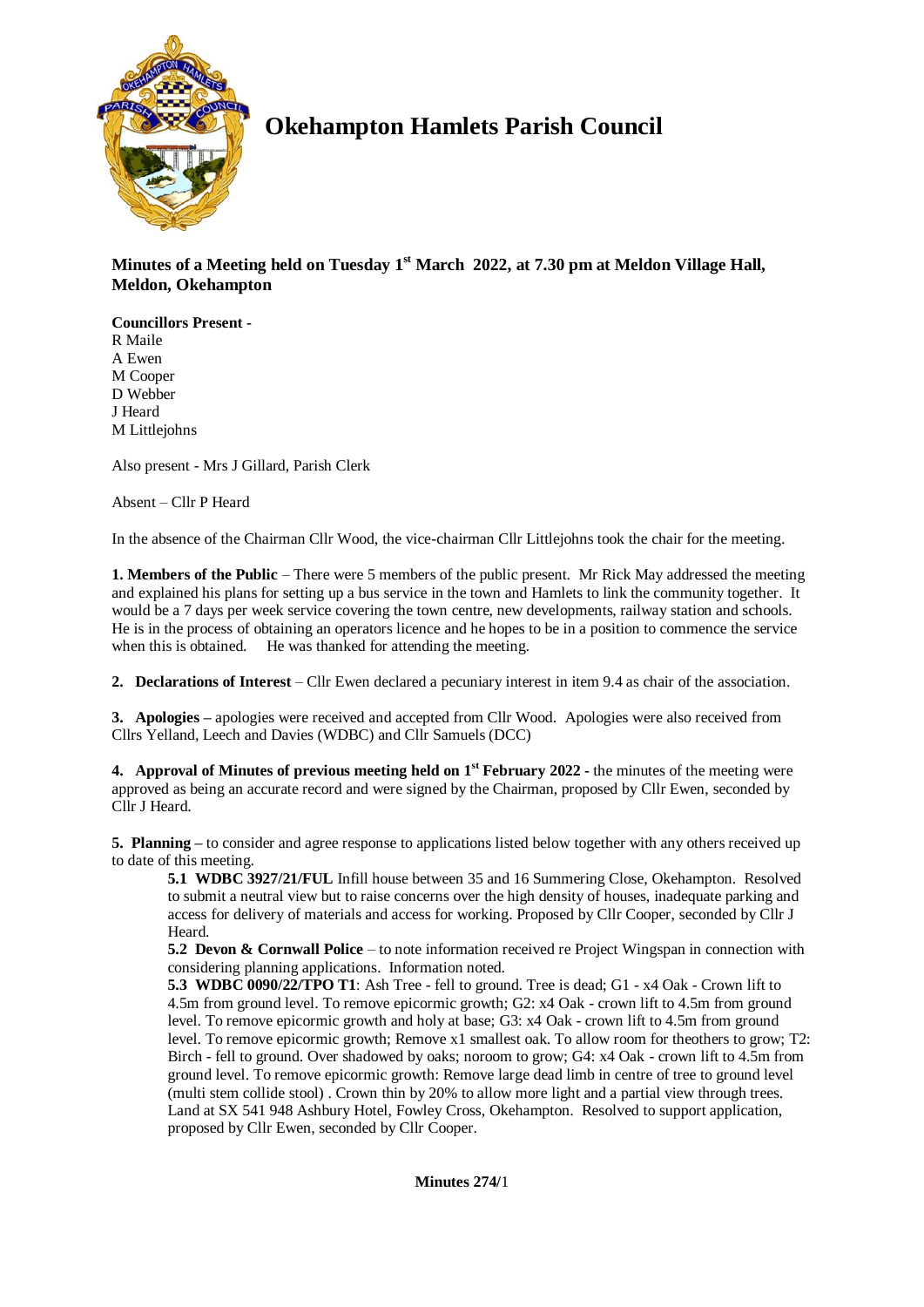**5.4 WDBC 0368/22/**HHO Householder application to convert attached block storage building into ensuite bedroom, Site at SX 613953, Stockley, Okehampton. Resolved to support application, proposed by Cllr Maile, seconded by Cllr J Heard.

**5.5 Barratt David Wilson Homes** – to agree names for new roads within Hampton Mill development. Agreed to submit the following options – Chicacott Vale, Saxon Hill, Fitzgilbert, Metherall, Langford, Bray Heights, Herdsman, Shepherd, Miller, Poacher, Cooper, Weaver, Acorn Avenue, Ash, Rowan, Sycamore.

**6. DCC and WDBC –** to consider the Councillors written reports/updates. Written reports previously circulated, no questions arising.

#### **7. Neighbourhood Planning**

7.1 to receive an update on joint Okehampton Plan. The Clerk advised a further meeting had taken place, further progress made with wording of policies, further meeting due next week. 7.2 To review and adopt revised Terms of Reference amending target completion date to  $31<sup>st</sup>$  July

2022. In view of progress being made with the Plan, resolved to amend the target completion date to 31<sup>st</sup> July, proposed by Cllr Cooper, seconded by Cllr Ewen.

## **8. To receive reports from meetings attended by Parish Council representatives including** –

No meetings attended by members present, the Chairman will update on meetings he has attended in the April meeting.

#### **9. Correspondence**

9.1 WD Broadband Champion – the Clerk has clarified the situation with the alleged nominee, no further action required.

9.2 DNP – to consider nominations request for nomination of Parish Member to DNP Authority. No potential nominees at this stage.

9.3 Government consultation on the Glover Landscapes Review – an opportunity to stop 'off-roading' in the National Parks, to consider response to public consultation. Agreed individual Councillors to make their own responses if they wished to do so.

9.4 OCRA – to consider grant application for £436.41 towards equipment and training for Sporting Memories Group. Resolved to award the requested sum, proposed by Cllr Cooper, seconded by Cllr J Heard.

9.5 TLG Make Lunch Club – to consider grant application for £500 to help fund items for new holiday club including crockery. Agreed further information required before any award made, Cllr Cooper to speak to applicant, carried forward to next meeting.

9.6 Okehampton Rivers Improvement Group – to consider grant application for £460 towards training volunteers and replacement Hi Vis jackets. Resolved to award the requested sum of £460, proposed by Cllr Cooper, seconded by Cllr Ewen.

9.7 Okehampton & Hamlets Twinning Association – to consider grant application for £500 towards costs of hosting exchange weekend. Councillors resolved not to award grant at his point, however they did support in principle the aims and purpose of the Group and questioned the small number of Hamlets residents that may benefit against the amount of the request. Proposed by Cllr Ewen, seconded by Cllr J Heard.

9.8 Romansfield Jubilee Party – to consider grant application for £500 for purchase of gazebo for outdoor events. Councillors wished to support the residents for this event. As no formal Group yet set up the Council was unable to make a direct award. Cllr Ewen to ascertain if 'borrowing' a gazebo from another local source was possible to assist the residents. Clerk to ascertain if there was any other support required that the Council could help with.

9.9 Note that Derek Webber has been selected (by ballot) to attend the Queens Garden Party in May. Discuss arrangements and any costs that this council may cover. Agreed in principle that some travel costs could be covered by the Council, to be discussed further when full details of event known. 9.10 West Devon Mayoral Awards. To consider any suitable nominations. Agreed to nominate Cllr Derek Webber (Long Service) and the Street Cleaner (Green Award)

9.11 Great British Springclean – to consider involvement and actions, agreed to undertake a litter pick and/or sign cleaning. Clerk to ascertain if WDBC would collect any litter collected.

**Minutes 274/**2